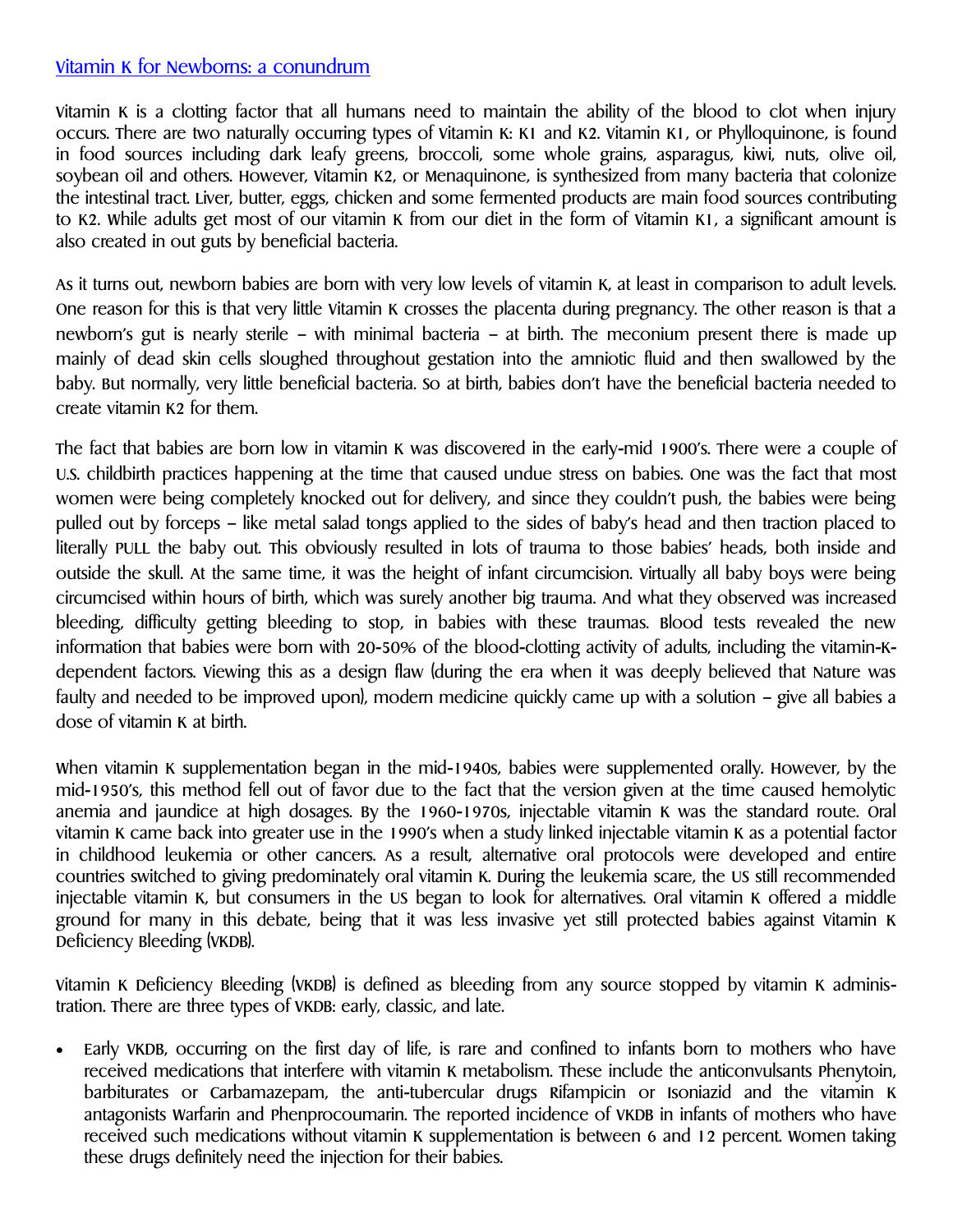- Classic onset VKDB occurs between 2 to 7 days of life, and is more common in infants who had a traumatic delivery (forceps, vacuum extraction), are unwell at birth or who have delayed onset of feeding. It may also be related to premature clamping/cutting of the umbilical cord deprives babies of up to 40% of their natural blood volume, including platelets and other clotting factors. Bleeding is usually from the umbilicus, gastrointestinal tract, skin punctures, surgical sites and uncommonly in the brain. Severe intracranial hemorrhage may occur suddenly and result in death or severe CNS dysfunction. The incidence reported in the literature is variable, with rates of 0.25 to 1.5 percent in early reports of both sick and well infants to 0 to 0.44 percent in recent reviews predominantly of well infants. Babies born with obvious trauma to the head – including forceps or vacuum extraction or even just unusual bumps or bruising – or whose cord was cut before 3 minutes after birth will benefit from the injection within a few hours of birth or at any time in the first week if suspicious signs develop.
- Late onset VKDB is the focus for prevention and key reason for vitamin K supplementation. It occurs from eight days to six months after birth, with most presenting at one to three months. It is almost completely confined to fully breast-fed infants because formulas are supplemented with unnaturally high levels of vitamin K. The cause of this bleeding trauma is generally liver disease that has not been detected until the bleeding occurs. Several liver problems can reduce the liver's ability to make blood-clotting factors out of vitamin K; therefore extra K helps this situation. Several recent reports emphasize a late form of hemorrhagic disease occurring at 4-6 weeks of age, often manifesting as intracranial bleeding. Symptoms of intracranial bleeding include:
	- Paleness
	- glassy eyed look
	- irritability or high pitched crying
	- loss of appetite
	- vomiting
	- fever
	- prolonged jaundice
	- lethargy

Other signs suggesting clotting deficiency and possible internal bleeding are:

- bleeding from the umbilicus, nose, mouth, ears, urinary tract, rectum or surgical sites (circumcision?) – known as warning bleeds
- any bruise not related to a known trauma
- pinpoint bruises called petechiae
- black tarry stools after meconium has already been expelled
- black vomit
- bleeding longer than 6 minutes from any open wound, even after there has been pressure on the wound

Late-onset VKDB is by far the most challenging form, since the baby doesn't usually have any obvious symptoms. That's why I've detailed the info on the warning signs. This form, while rare, is often fatal (20%) or leaves serious morbidity (40%) due to intracranial hemorrhage, which characterizes late onset VKDB in 50% of cases. During late onset, bleeding in the brain is often the first sign of VKDB; 30% of cases have a warning bleed (bleeding or bruising that appears elsewhere). Prolonged jaundice after 14- 21 days may be linked to late onset. In up 60% of cases, there was undiagnosed liver disease (cholestasis, biliary atresia, 1-antitrypsin etc.) or another disorder causing malabsorption (cystic fibrosis, impaired secretion of bile salts, repeated antibiotics, etc).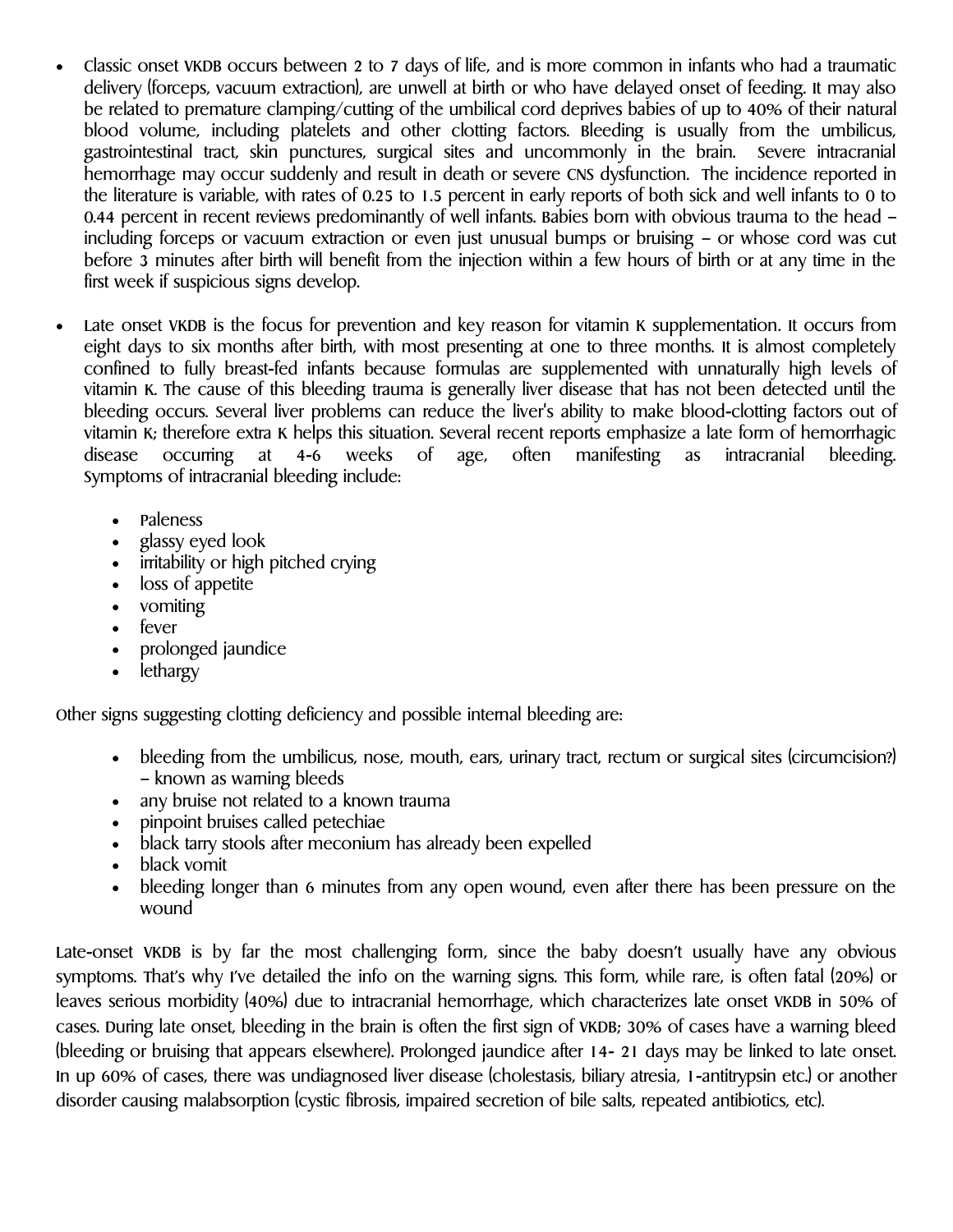Recent data indicates that the rate of late VKDB is about  $1/15,000$  to  $1/20,000$  without any vitamin K. If an infant has a single **oral** dose of 1-2 milligrams at birth, their risk is 1/25,000 to 1/70,000. The rates of late VKDB for an infant given a 1.0 mg IM **injection** at birth is 0.1/100,000, and for an infant given an **oral** 2mg dose at birth followed by a 1 mg dose weekly through 12 weeks, there was a similar rate of 0-0.9/100,000 (Van Hasselt 2008).

There is a perspective, common among "natural living" advocates, that questions whether these naturallyoccurring low levels of Vitamin K in newborns is normal physiology rather than a design flaw. If there were actually design flaws in the process of birth and the body of the normal newborn, wouldn't our species have died out many centuries ago? Instead, look how many of us there are!! If all babies are born with these socalled "low" levels, maybe that is actually NORMAL! There is a big difference between noticing that babies have relatively lower levels than adults and deeming this a pathological condition which needs routine treatment.

In fact, toward the end of gestation, the fetus begins developing some of the other clotting factors, developing two key factors just before term birth. It has recently been shown that this tight regulation of vitamin K levels helps control the rate of rapid cell division during fetal development. Apparently, high levels of vitamin K can allow cell division to get out of hand, leading to cancer. So Mother Nature has provided a mechanism for babies to develop vitamin K when the time is right. The birth canal is full of beneficial bacteria, as is the mother's own bowel, and it's no accident that babies are nearly always born facing their mother's rectum. In addition, the colostrum that baby gets in the first days of nursing is FULL of beneficial bacteria as well. The birth and breastfeeding process "seeds" the baby's gut with the bacteria needed for so many aspects of health, including those that manufacture vitamin K2 for baby. So by the end of the first week, most breastfed babies are making some of their own vitamin K2.

In theory, I actually agree with this argument. We are likely not born without parts we need. Nature doesn't make mistakes in the design of our bodies – FOR THE MOST PART. But, Nature also doesn't care if an occasional baby – one out of 20,000 – might die. It's survival of the fittest. As a midwife, I do care. And it's likely that as a parent, so do you.

The newborn clotting system is considered immature until 6 months of age. So, what can we do to minimize the risk that any baby might develop late VKDB?

The standard recommendation by the American Academy of Pediatrics is to give all term newborns injectable Vitamin K1 1 mg/ 0.5mL within the first six hours of birth regardless of route of delivery, intent to breastfeed or formula feed, or lack of trauma at birth. Developed countries recommend injectable vitamin K to be given to newborns or at least "at risk newborns" (ie: premature, low-birth weight babies, or mothers on certain vitamin K depleting medications and instrument delivery, vacuum or c-section. Injectable Vitamin K1 comes in many forms, but the most natural option is called Phytonadione by Amphastar Pharmaceuticals, which comes in a prefilled syringe of 1mg/.5mL. It costs around \$20, about the same as oral Vitamin K. It contains 10 mg polysorbate 80, 10.4 mg propylene glycol, sodium acetate anhydrous, and glacial acetic acid. It must be protected from light and kept at room temperature (50-86 degrees) as with all oral vitamin K. Both polysorbate 80 and propylene glycol are generally classified as not expected to be harmful but are considered mild nonreproductive toxins, rated a 3 on the Environmental Working Group database (www.ewg.com).

Many countries recognize oral vitamin K as an alternative option, especially if parents decline the injection and infants are low risk. The Netherlands still exclusively gives oral vitamin K. Other countries like the UK, Australia, many EU countries, New Zealand, and Canada offer oral as an alternative, but prefer injection.

Many oral protocols have been used, from using only one 1-2 mg bolus dose at birth, to adding two additional doses-typically one at day 7-8 and one at 4-6 weeks, to weekly and daily dosing. Currently, there is no unified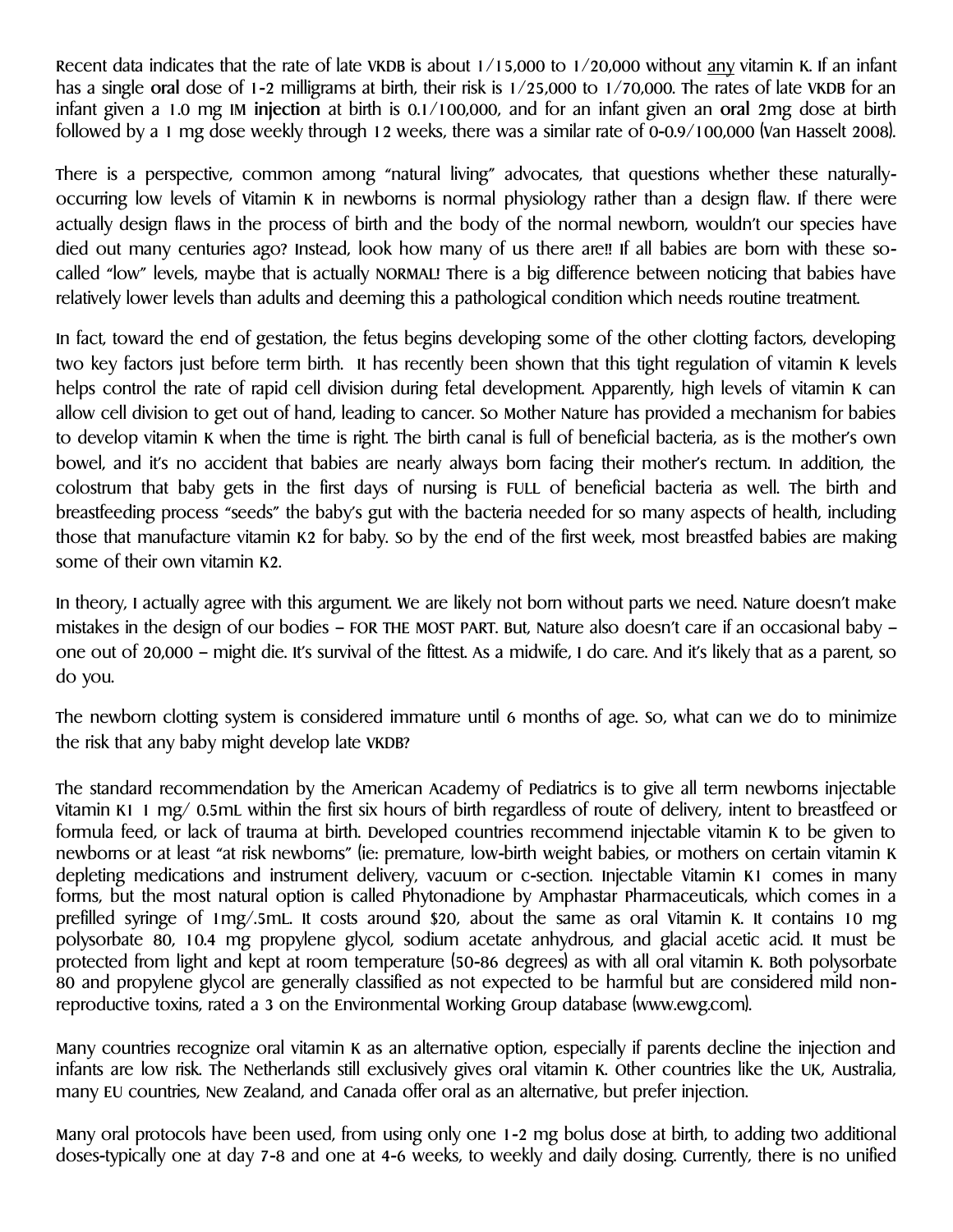cross-country oral protocol or recommendation. Those countries that continue to give oral vitamin K do so with a more effective multidose regimen rather than giving oral once at birth. The most effective protocol appears to be the Danish protocol of a 2 mg dose at birth, followed by a 1 mg dose weekly for 12 weeks; this protocol showed a similar efficacy for low risk infant to the IM injection prophylaxis for classic and late onset VKDB, especially for babies with cholestasis.

It is important to ensure baby has indeed gotten the oral dose; therefore, if baby throws up within 60 minutes after the dose is given, it is suggested to repeat the dose. Some breastfeeding advocates have argued that oral vitamin K has the potential to disrupt the sealing of the gut lining that occurs in a breastfed baby. Research has not been focused on this issue, but we do know that IM injection is a direct and sustained route as the muscle acts as a reservoir for the medication and works faster in the body rather than having to navigate the gut. Concern has been raised around compliance of parents with oral vitamin K multi-dosing, as missing a dose could be critical, but one study in Denmark showed 94% completion.

The option for oral vitamin K in the US is manufactured by Biotics Research Division, called Bio-Kmulsion. It contains 500 mcg (.5 mg) of Vitamin K1 per drop, in an emulsion of gum arabic, water and sesame oil.

No oral vitamin K in the US is FDA-approved for use with newborns. The FDA has no reason to recommend its use, as injection is the recognized form of vitamin K for newborns in the US. None of the oral vitamin K products that have been used in Europe and in the majority of studies are available in the US.

Since the AAP does not recommend oral vitamin K, providers are at the mercy of the products available by nutraceutical companies for clinical use, as it is costly to research and assemble evidence for efficacy to obtain FDA approval, especially for newborns. We find ourselves in a situation where evidence cannot fully be carried out by the consumer or provider, therefore limiting the real-life options. This is not a new conundrum, as researcher Hey points out, "policies for giving babies Vitamin K prophylactically at birth have been dictated, over the last 60 years, more by what manufacturers decided on commercial grounds to put on the market, than by any informed understanding of what babies actually need or how it can most easily be given".

Another possible source of Vitamin K would be the baby's nutrition. Late VKDB occurs almost exclusively in breastfed infants, as breast milk is naturally low in vitamin K. The milk of mothers who do not take a vitamin K1 supplement averages around 2 mcg/liter with colostrum, and 1-2 mcg/liter with mature milk (Shearer 2009), However, based on a few small studies, we know that a supplement of 5 mg daily of vitamin K to lactating mothers will increase the concentration in human milk to 40-80 mcg/L and significantly increase what passes to her baby. Therefore, it would be reasonable to assume that a mother can increase the amount in her breastmilk by enough to make a difference by taking a vitamin K1 supplement daily.

Of the fat-soluble vitamins and their relation to newborns and maternal intake, vitamin D is the one in the spotlight of late, and thus receiving the funding. For vitamin D, one pilot-study showed that when nursing mothers' levels of Vitamin D are high enough or when nursing mothers supplemented Vitamin D in high levels, newborn's levels were equivalent to those who had received vitamin D drops directly (Wagner et al 2006). Vitamin D and Vitamin K may have some similarities, as they are both fat soluble in the body and transported through our lymph breast tissue. If research could look at high levels of maternal supplementation and its impact on VKDB, and results were positive, the debated issue of oral vitamin K in regards to newborn gut health could potentially be eliminated.

Although there is no law in the state of Wisconsin pertaining to Vitamin K administration, the routine administration of this substance to newborns by injection is still considered "standard of care" to prevent vitamin K deficiency bleeding (VKDB). At home, I can provide the same injection your baby would receive at the hospital. It is given in the thigh within hours of birth, and I have occasionally given it at the first postpartum visit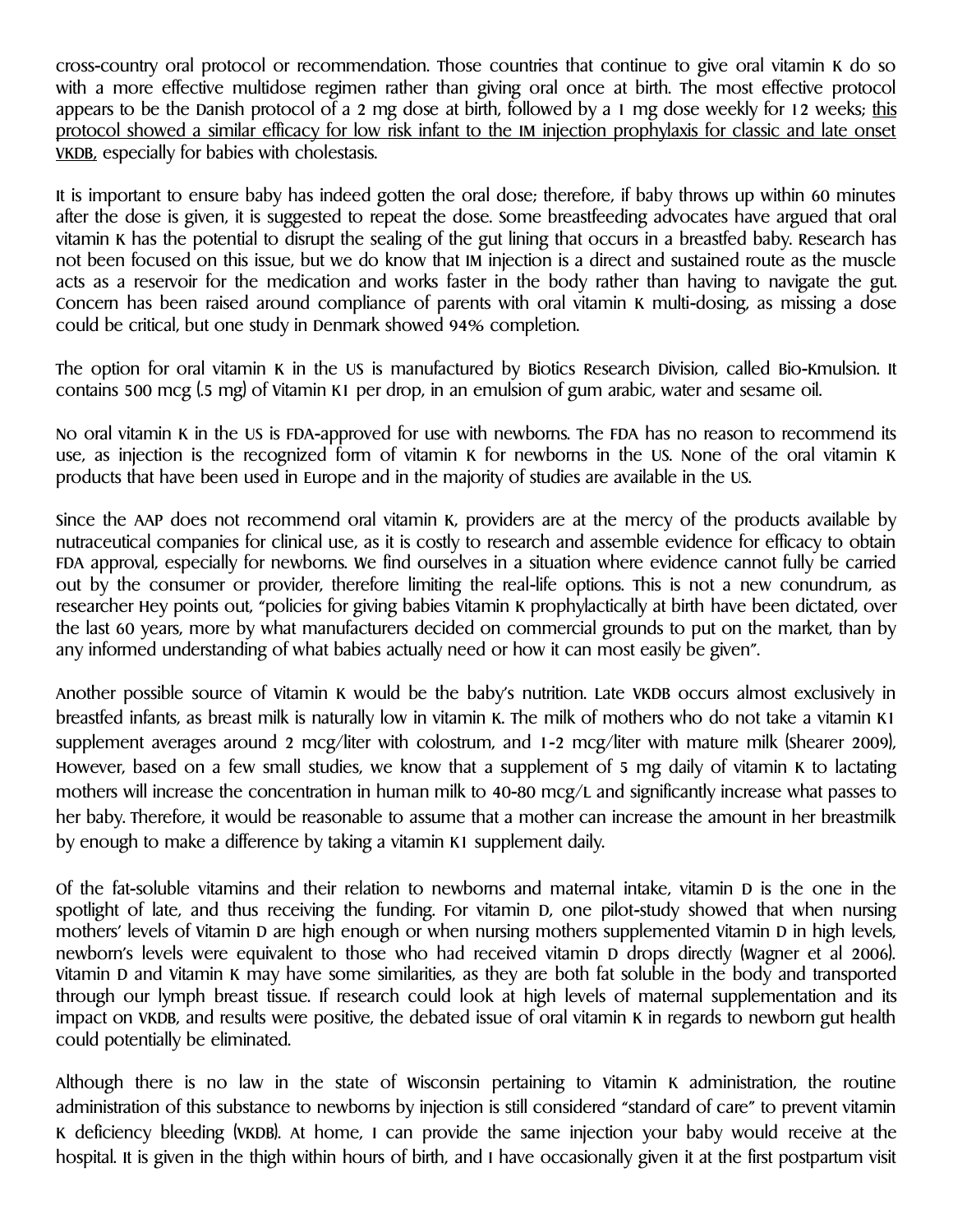when baby exhibited unexpected swelling or bruising to the head that appeared on that day. Mainstream medical research indicates that the disorders associated with VKDB are almost completely preventable if the vitamin K injection is given at birth.

However, not all parents are comfortable with having their newborns injected with vitamin K. One mg of vitamin K, preserved with chemicals, may not be a completely benign substance. And providing a level of vitamin that is 20,000 times the normal newborn level may cause complications we don't even know about yet.

For this reason, and after experiencing one late-onset case in my own practice, I researched options and can provide a form of oral vitamin K. The product available for this in the US is Bio-Kmulsion the form mentioned above. Each drop provides .5 mg of vitamin K-1 activity. This particular product has not been studied by the medical community but may provide some degree of protection against VKDB, although it will probably not be effective against vitamin K deficiency caused by a liver disorder.

Oral vitamin K is given in a series of doses over the first 12 weeks of life. **After the initial dose of 2 mg (4 drops), I suggest that baby receive TWO drops (1 mg) per week for the first 12 weeks, and that mother takes 8-10 drops per day (4-5 mgs), for the first several weeks, until the bottle is empty. If it appears that the bottle will run out before the baby has had a full 12 doses, then mother should discontinue in order for there to be enough left for baby's doses.**

This oral vitamin K product can be purchased online or directly from Well-Rounded Maternity for about \$20 for a 1-oz bottle. A new bottle is needed for each new baby, as the product loses potency over time.

Midwives have few early signs to know when to transfer care. We cannot always identify which babies will have a difficult time nursing, and there are few clear signs of liver disorders in a newborn. If one compares known pros and cons to giving some form of Vitamin K to a baby after birth to dynamics such as repeated early antibiotic use and its lifelong impact on our microbiome, the issues with vitamin K supplementation seem trivial.

To date, the oral protocol from Denmark offers midwives a comparable protective alternative to injectable vitamin K against late VKDB. While the products available in the US have not been approved for newborns, reason stands to argue they offer a reasonable alternative while we wait on research and pharmaceutical companies to demonstrate efficacy. In light of all the arguments, parents and midwives must walk of fine line of both continuing to understand the medical model, navigating research, understand risk and gaps in knowledge and give the best informed consent we can while looking for bias.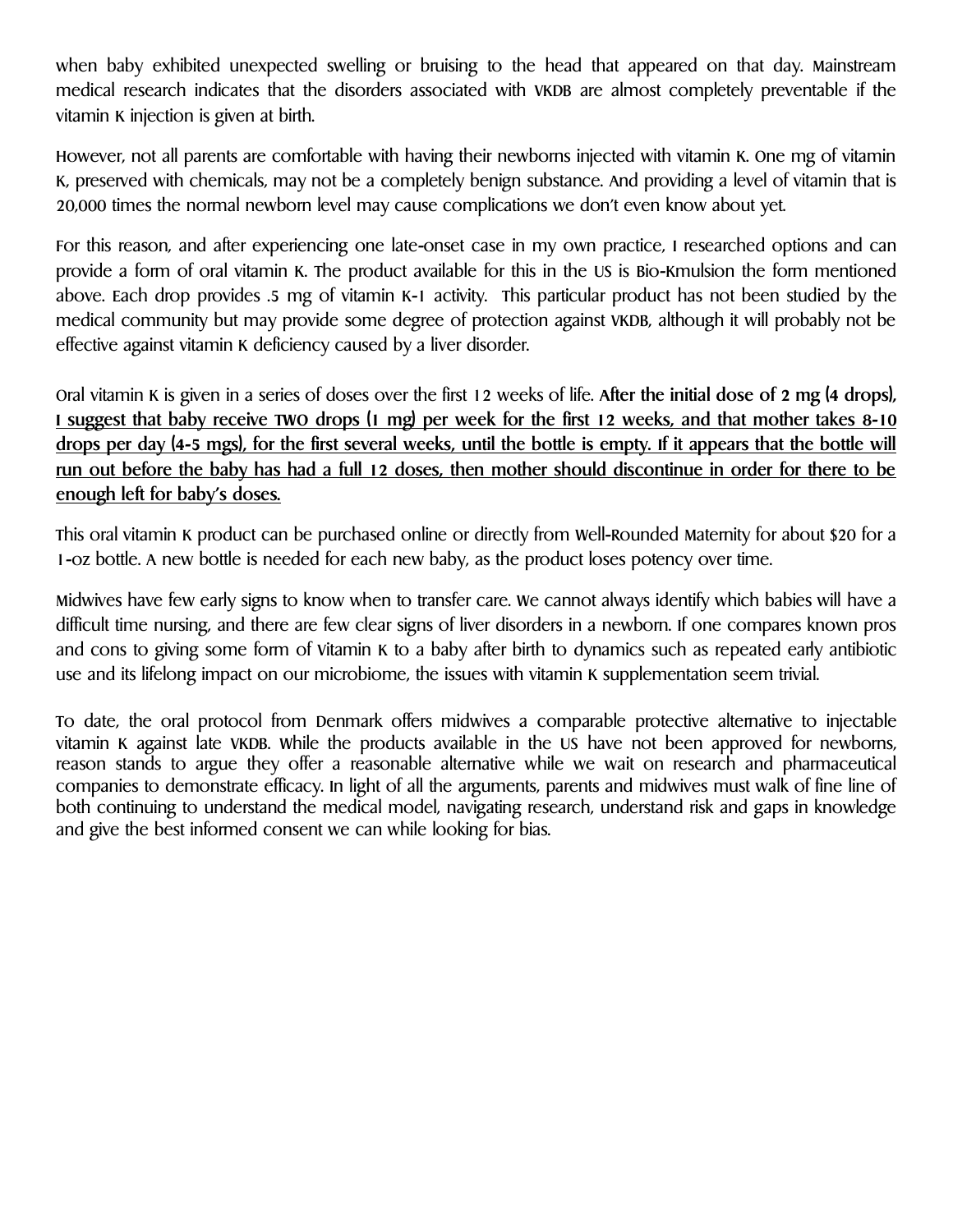## **References**

Busfield, A., Samuel, R., Mcninch, A., & Tripp, J. H. (2012). Vitamin K deficiency bleeding after NICE guidance and withdrawal of Konakion Neonatal: British Paediatric Surveillance Unit study, 2006-2008. *Archives of Disease in Childhood*, 98(1), 41-47.

Chuansumrit, A., Plueksacheeva, T., Hanpinitsak, S., Sangwarn, S., Chatvutinun, S., Suthutvoravut, U., et al. (2010). Prevalence of subclinical vitamin K deficiency in Thai newborns: relationship to maternal phylloquinone intakes and delivery risk. *Archives of Disease in Childhood – Fetal and Neonatal Edition*, 95(2), F104-F108.

Dekker, R. (2014, March 18). Evidence for the vitamin K shot in newborns. *Evidence Based Birth*. Retrieved September 28, 2014, from http://evidencebasedbirth.com/evidence-for-the-vitamin-k-shot-in-newborns/

Enkin, M. (2000). *A guide to effective care in pregnancy and childbirth* (3rd ed.). Oxford: Oxford University Press.

Fr, G. (2004). Vitamin K in human milk–still not enough. *Acta Paediatrica*, 93(4), 449-450.

Frequently asked questions. (n.d.). *UIC Drug Information Center. Retrieved September 29, 2014*, from http://dig.pharm.uic.edu/faq/2011/dec/faq1.aspx

Frye, A. (2007). *Understanding diagnostic tests in the childbearing year: a holistic guide to evaluating the health of mother and baby* (7th ed.). Portland, Or.: Labrys Press.

Greer, F. R., Marshall, S. P., Foley, A. L., & Suttie, J. W. (1997). Improving the vitamin K status of breastfeeding infants with maternal vitamin K supplements. Pediatrics, 99(1), 88-92.

Hansen, K., Minousis, M., & Ebbesen, F. (2003). Weekly oral vitamin K prophylaxis in Denmark. *Acta Paediatrica*, 92(7), 802-805.

Hasselt, P. M., Jorgensen, M. H., Houwen, R. H., Kimpen, J. L., Berger, R., Lundin, C. R., et al. (2008). Prevention of vitamin K deficiency bleeding in breastfed infants: Lessons from the Dutch and Danish biliary atresia registries. *Pediatrics*, 121(4), e857 e863.

Hey, E. (2003). Vitamin K–what, why, and when. *Archives of Disease in Childhood – Fetal and Neonatal Edition*, 88(2), 80F-83.

Lippi, G., & Franchini, M. (2011). Vitamin K in neonates: facts and myths. *Blood Transfusion* , 9(1), 4-9.

Nishiguchi, T., Saga, K., Sumimoto, K., Okada, K., & Terao, T. (1996). Vitamin K prophylaxis to prevent neonatal vitamin K deficient intracranial haemorrhage in Shizuoka prefecture. *BJOG: An International Journal of Obstetrics and Gynaecology*,

103(11), 1078-1084.

Shearer, M. J. (2009). Vitamin K deficiency bleeding (VKDB) in early infancy. *Blood Reviews*, 23(2), 49-59.

*Vitamin K – the debate and the evidence.* (2005). Bristol: MIDIRS.

Wagner, C. L., Hulsey, T. C., Fanning, D., Ebeling, M., & Hollis, B. W. (2006). High-dose vitamin D3 supplementation in a cohort of breastfeeding mothers and their infants: A 6-month follow-up pilot study. *Breastfeeding Medicine*, 1(2), 59-70.

Wickham, S. (2013). Revisiting vitamin K and the newborn: What have we learned in a decade?. *Essentially MIDIRS*, 4(7), ..

Winckel, M., Bruyne, R., Velde, S., & Biervliet, S. (2009). Vitamin K, an update for the paediatrician. *European Journal of Pediatrics,* 168(2), 127-134.

Winter, J. d., Joosten, K., Ijland, M., Verkade, H., Offringa, M., Dorrius, M., et al. (2011). New Dutch practice guideline for administration of vitamin K to full-term newborns. *Ned Tijdschr Geneeskd*, 155(18), A936.